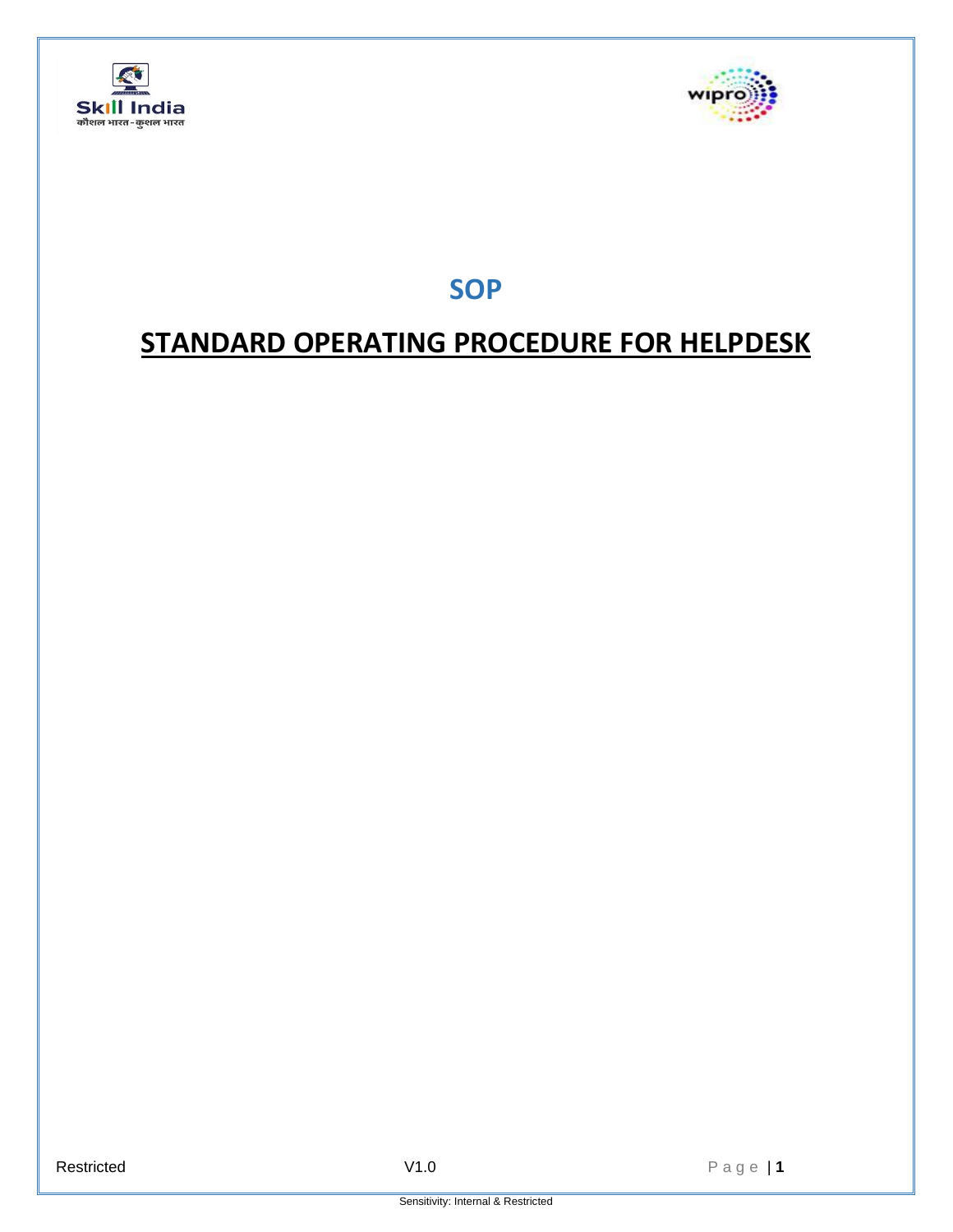



## **DOCUMENT CONTROL INFORMATION:**

| <b>DATE</b> | <b>VERSION</b> | <b>TYPE OF CHANGE</b>                                                                      | <b>AUTHOR</b>       | <b>REVIEWER</b>    |
|-------------|----------------|--------------------------------------------------------------------------------------------|---------------------|--------------------|
| 24-06-2020  | 1.0            | DOCUMENT CREATED                                                                           | <b>NEERAJ RATHI</b> | <b>SHIKHA GARG</b> |
| 25-06-2020  | 2.0            | DOCUMENT UPDATED                                                                           | NEERAJ RATHI        | <b>SHIKHA GARG</b> |
| 31-07-2020  | 3.0            | <b>DOCUMENT</b><br><b>UPDATED</b><br>(On<br>last page some generic User<br>Response added) | <b>NEERAJ RATHI</b> | <b>SHIKHA GARG</b> |

# **DOCUMENT DISTRIBUTION LIST:**

| S.NO | <b>NAME</b>        | <b>PURPOSE</b>              |
|------|--------------------|-----------------------------|
|      | NEERAJ RATHI       | CREATER OF THE DOCUMENT     |
|      | RIYA AGARWAL       | REVIEWER FROM HELPDESK TEAM |
| З.   | <b>SHIKHA GARG</b> | APPROVER                    |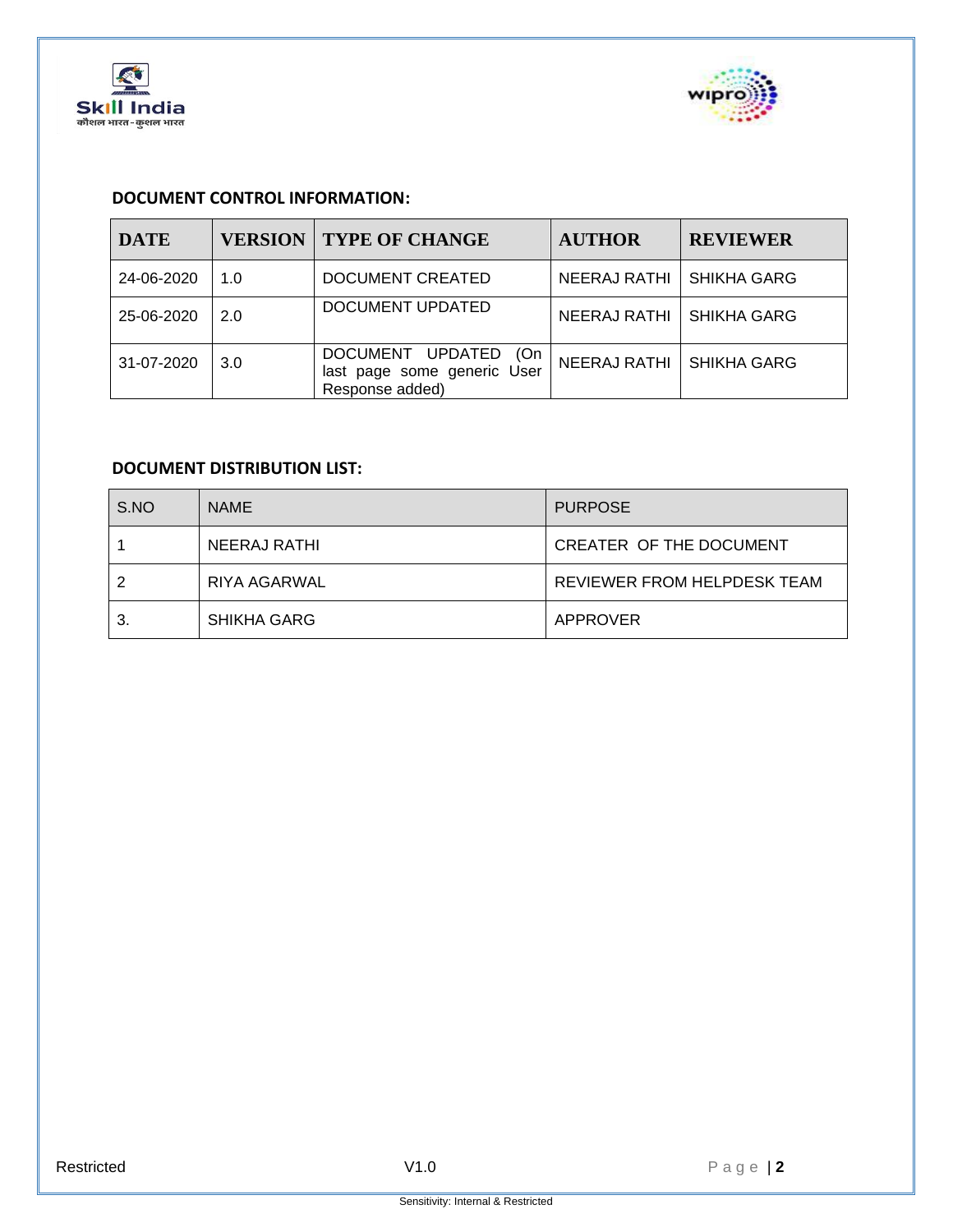



#### **I. About the Helpdesk**

The help desk of DGET shall receive, log, prioritize, assign, track, escalate, resolve, close and archive queries, answer calls and initiate the triaging and escalation of unsolved issues to the next level.

#### **II. Helpdesk Parameters:**

**a) Modes of communication:** A user can communicate with the helpdesk in two ways:

**i. Phone Number:** Executives shall manage dedicated landline Numbers. Where a user can call and log his issue. Any call made at the helpdesk shall be logged in the ticketing system (HP ASM) along with the action taken and solution provided.

Helpdesk Dial-in: 0124-4419167

**ii. Email:** A user can also email to the helpdesk the helpdesk shall respond to the emails received, log a ticket, and record the action taken and the solution provided (if any) for such email.

Helpdesk Email ID[: ncvtmis-msde@gov.in](mailto:ncvtmis-msde@gov.in)

**iii. User logs tickets through HPSM user portal:** This functionality where a user can login with dedicated user id and Password in HP ASM Tool and log a complaint, now a days this option is being used mostly and helpdesk team get notification for each new ticket logged and start working.

HPSM User Portal: [https://help.ncvtmis.gov.in/sm/ess.do/](https://apc01.safelinks.protection.outlook.com/?url=https%3A%2F%2Fhelp.ncvtmis.gov.in%2Fsm%2Fess.do%2F&data=02%7C01%7Cneeraj.rathi2%40wipro.com%7Ca38dae66cc40471daaed08d818c8165a%7C258ac4e4146a411e9dc879a9e12fd6da%7C0%7C0%7C637286594934184288&sdata=jqpTjCANIjBVitHAUNDDZUu4x52CTk0re4mHnMemOM4%3D&reserved=0)

**b) Support Levels:** Two levels of support shall be setup at the helpdesk. A query can be escalated to the next higher level (Application team) manually in case it requires a technical intervention.

#### **Level 1:**

This level of support is where the user phone calls/e-mails requests are logged into the Help Desk. This shall be manned by the helpdesk executives positioned at the helpdesk.

#### **Level 2:**

This level of support shall be defined as per the Ticket category. For example, for all technical queries, Application team/IT Team shall be the Level 2 contact. For all departmental/process related queries also, the respective teams shall be the Level 2 contacts.

In addition to the two support levels, the helpdesk shall also have two other roles which are as follows:

i. **Helpdesk Team:** The helpdesk team shall maintain strategic control over the helpdesk. All basic queries related to flow, understanding, process, login issue shall be resolved at helpdesk level. It shall be his/her responsibility to ensure immediate closure of such tickets.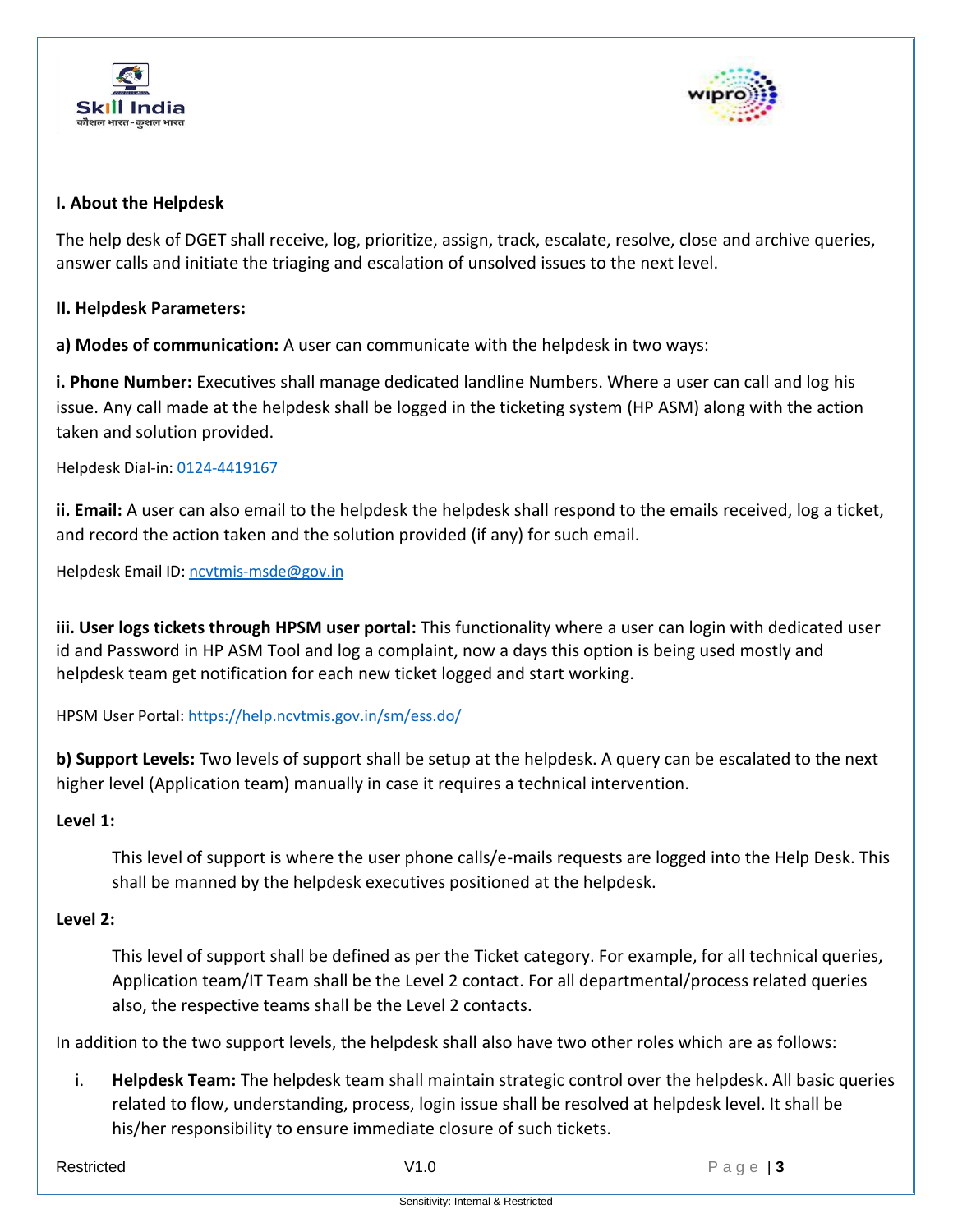



ii. **Helpdesk Team Lead:** Application team shall maintain operational control over the helpdesk. He/she shall ensure that the helpdesk functions as per the defined rules. He/she shall also be responsible for user management of the ticketing software.

To do before passing ticket to Application team:

- Helpdesk team should try to ensure about user information.
- Helpdesk team should be able to capture all the relevant details from the customer for ex: If customer asking for some student data, there should be student registration number, Trade etc.
- Helpdesk team should make sure to ask and verify the proper screenshot with current data and time also ensure the screenshot shot shared should be relevant to complaint.
- Helpdesk should be capable to handle basic issue at their end and no such ticket should move to application team which can be solved as user end.
- Helpdesk team should communicate the time in resolving issue as per agreed SLA, No false commitment.
- Helpdesk team should be in sync with the application team and should be aware about all the deployment of new functionality.
- Helpdesk team should ensure to take KT from application team for the newly added functionality.
- Helpdesk team knowledge should be appropriate and updated.
- After every deployment helpdesk lead to ensure proper training to entire team about new implemented functionality.

**c) Ticket Category:** Following categories of Tickets are envisaged to be logged at the helpdesk. Each Ticket category shall have its independent process of resolution as defined in the 'Standard Operating Procedures' section of this document.

#### **Helpdesk ticket Category Description:**

- A. Technical: Problems of technical nature pertaining to the DGET web portal.
- B. Process Related: Queries related to department specific processes, regarding application for services, documents required.
- C. Grievances: Call pertaining to grievances/ complaints/ governance and others matters.
- D. Suggestions/Feedback: Any suggestions or feedback received regarding the services provided by DGET.
- E. General Enquiry: An enquiry pertaining to the services offered by DGET.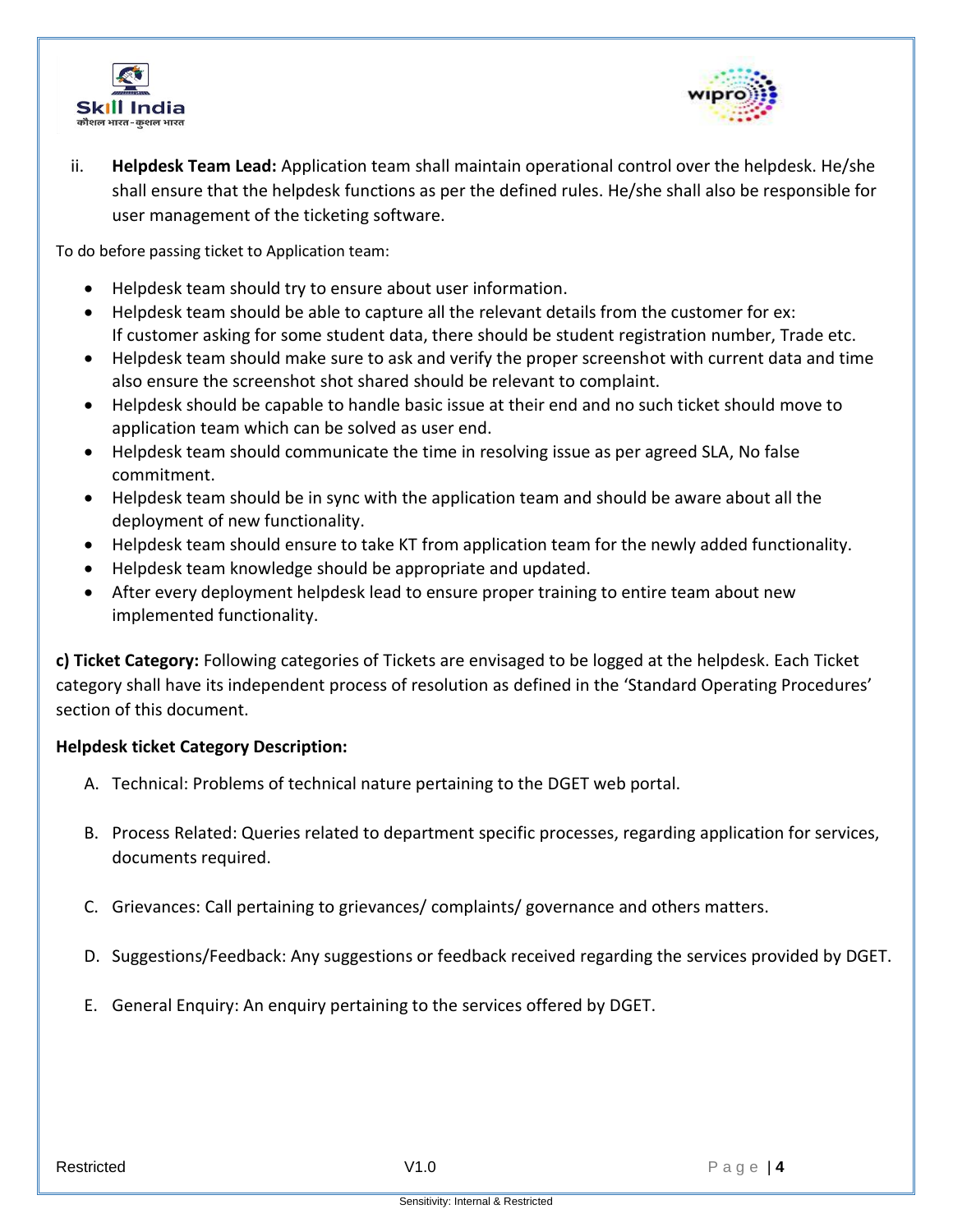



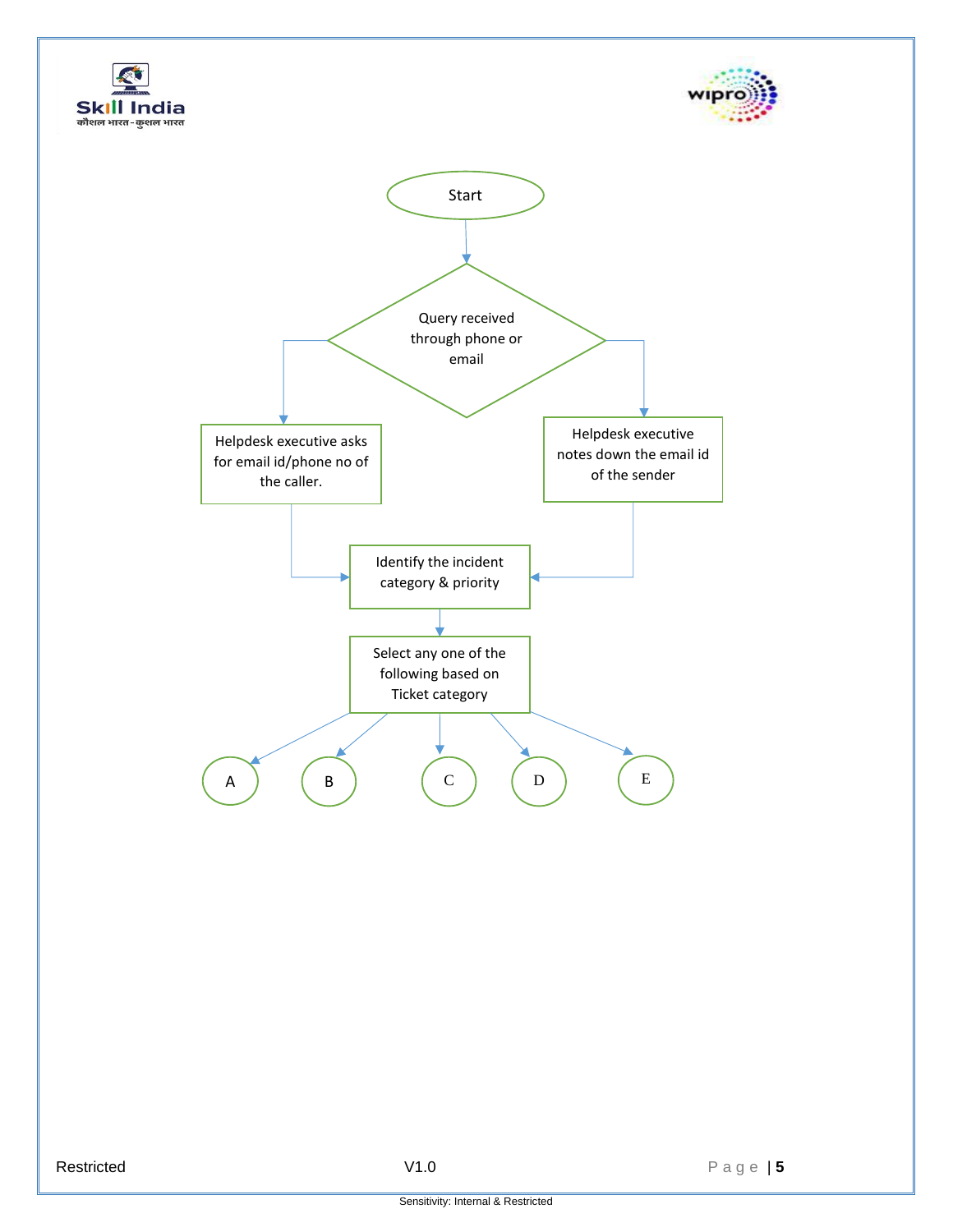



**d) Ticket Priority:** Issues logged under any category shall be classified under one of the following categories:

Category Description:

- **1. Urgent (Critical Impact)**
- Any issue impacting significant group of users.
- Any show stopper issue impacting a single user.

# **2. High (Significant Impact)**

- Non critical but significant issue impacting a single user.
- Issue degrading the performance or reliability of the system.

# **3. Normal (Minor Impact)**

- Any issue which is important but does not require immediate action.
- Issue does not prevent the normal operation of the system.

**4. Low (Informational)** Issues consisting of any general enquiry about the Portal or its Usage.

**e) Resolution Time:** Resolution time is the time within which a ticket is ought to be closed after providing resolution of the query to the user. This shall be measured as per the 'Normal Business Hours' of the helpdesk and shall be as mentioned below:

Standard Operating Procedure for Helpdesk:

- Urgent 4 business hours.
- High 8 business hours.
- Normal 16 business hours to 32 business hours.
- Low 32 business hours 40 business hours.
- \* 8 business hours = 1 working day

**f) Normal Business Hours:** The Normal Business hours for Helpdesk says 06:30AM - 10:30PM, 7 days open (except for public holidays where Wipro & Customer both declares holiday) 16X7 support.

# **III. Knowledge Management:**

A preliminary set of FAQs along with the corresponding canned responses shall be prepared before beginning the operations of the helpdesk. This database of questions and answers shall be maintained and updated regularly by the helpdesk operations Lead based on the queries received at the helpdesk. This content may also be published on the DGET web portal for the convenience of the Visitors on the web portal.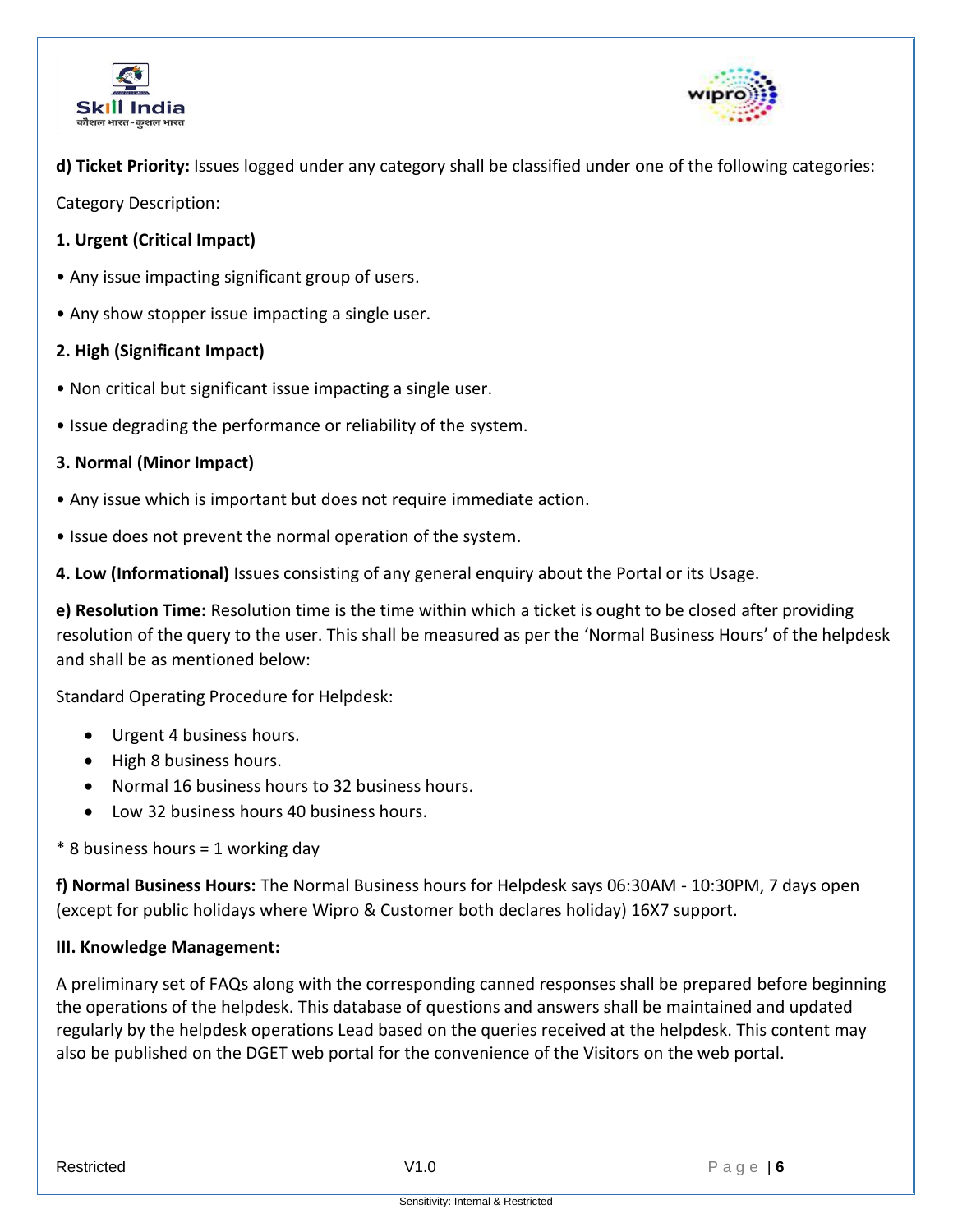



# **IV. Stakeholders**

The helpdesk shall have the following stakeholders:

**a) Complainants:** The complainants are the individuals contacting the helpdesk for any query/concern/complaint/grievance. They shall receive an email upon the registration of their incident with the helpdesk. A ticket number shall be sent along with the email to enable the complainant to track their respective complaint.

**b) L1 Support (Helpdesk Executives):** This group of users shall log any query/concern/complaint/grievance received either through telephone or email within the helpdesk in order to generate a ticket. These users shall be able to perform the following functions on any tickets open at their level:

- Provide any comments/updates on the ticket.
- Upload any supporting document related to the ticket.
- Forward the ticket to L2 in case it is not resolvable at L1.
- Close the ticket.

**c) L2 Support:** This group of users shall be able to view any ticket marked to them either by L1 or automatically by the system. These users shall be able to perform the following Functions on any tickets open at their level:

- Provide any comments/updates on the ticket.
- Upload any supporting document related to the ticket provided by the
- Complainant
- Close the ticket

Standard Operating Procedure for Helpdesk:

**d) Helpdesk Operations Lead:** This user shall have access to all open tickets and shall be able to perform the following functions on the tickets:

- Log a new ticket.
- Provide any comments/updates on a ticket.
- Upload any supporting document related to the ticket.
- Forward the ticket to L2 in case it is not resolvable at L1.
- Close the ticket

In addition to this, this user shall also have the rights to create, modify and delete users in the helpdesk system & update and maintain the knowledge management system of the helpdesk.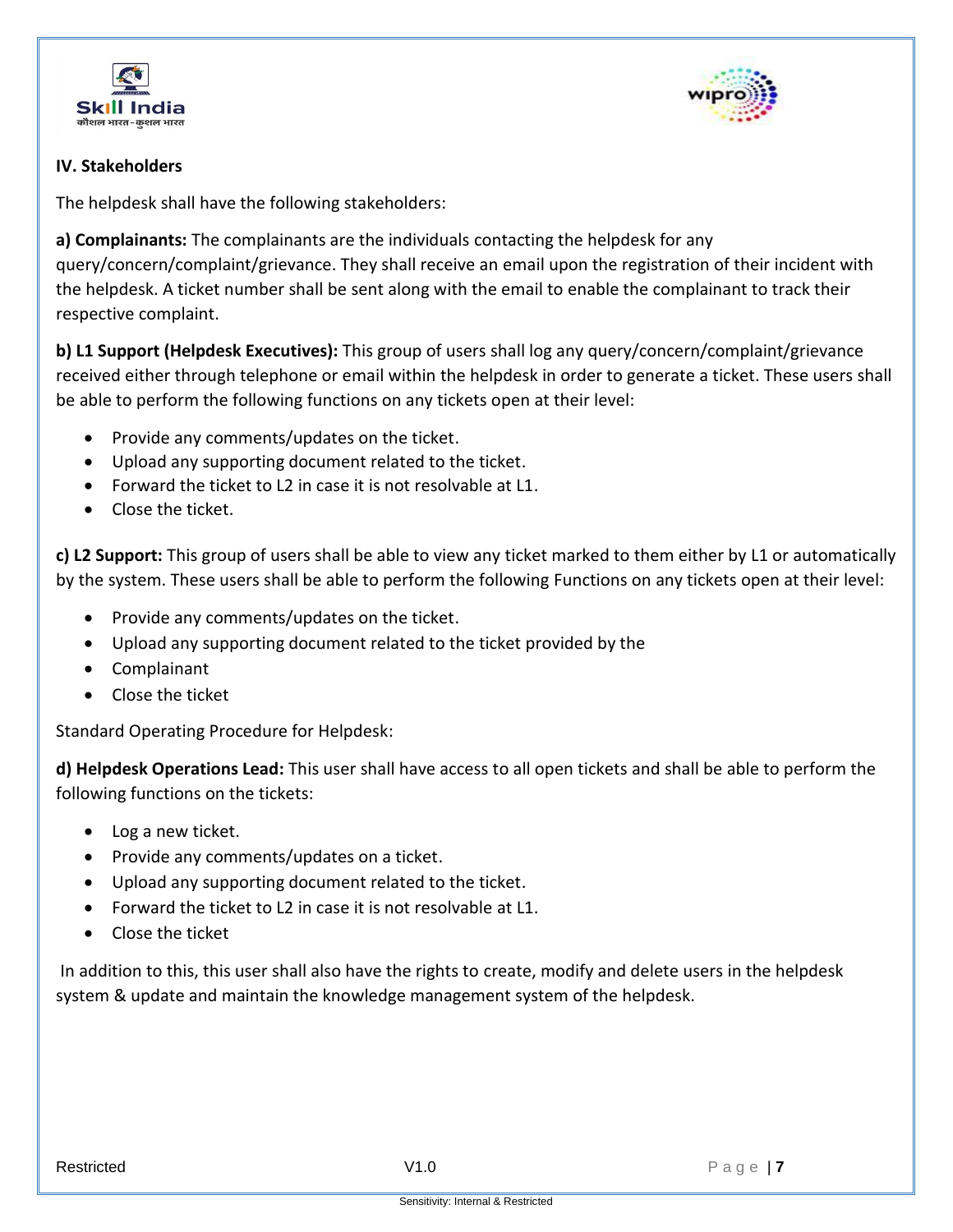



**e) Application team Lead:** This user shall be have access to all open tickets after getting transferred from Helpdesk team. In addition, the user shall be able to perform the following functions on the tickets assigned to him/her:

- Provide any comments/updates on a ticket.
- Assigning team to application team member.
- Upload any supporting document related to the ticket.
- Close the ticket.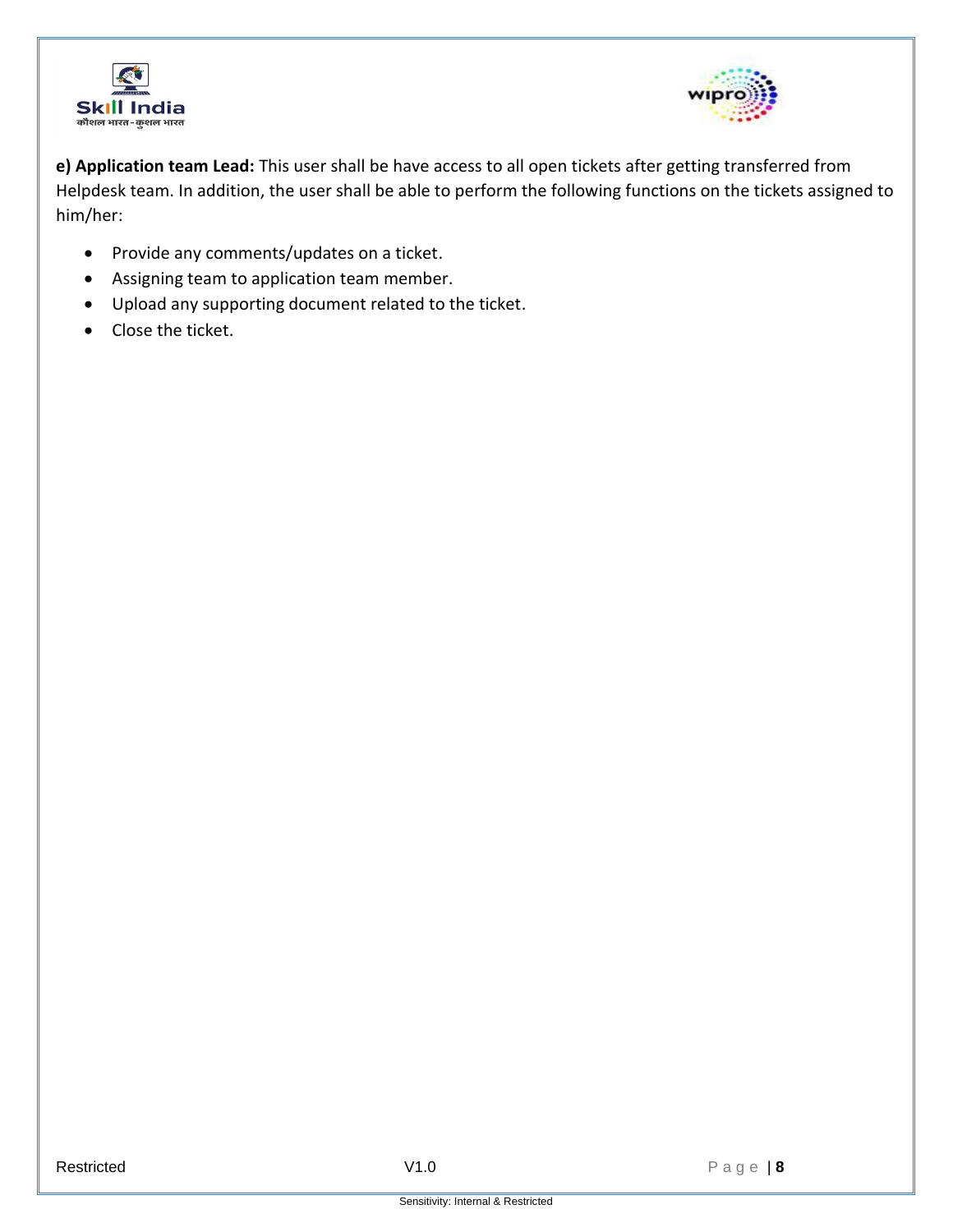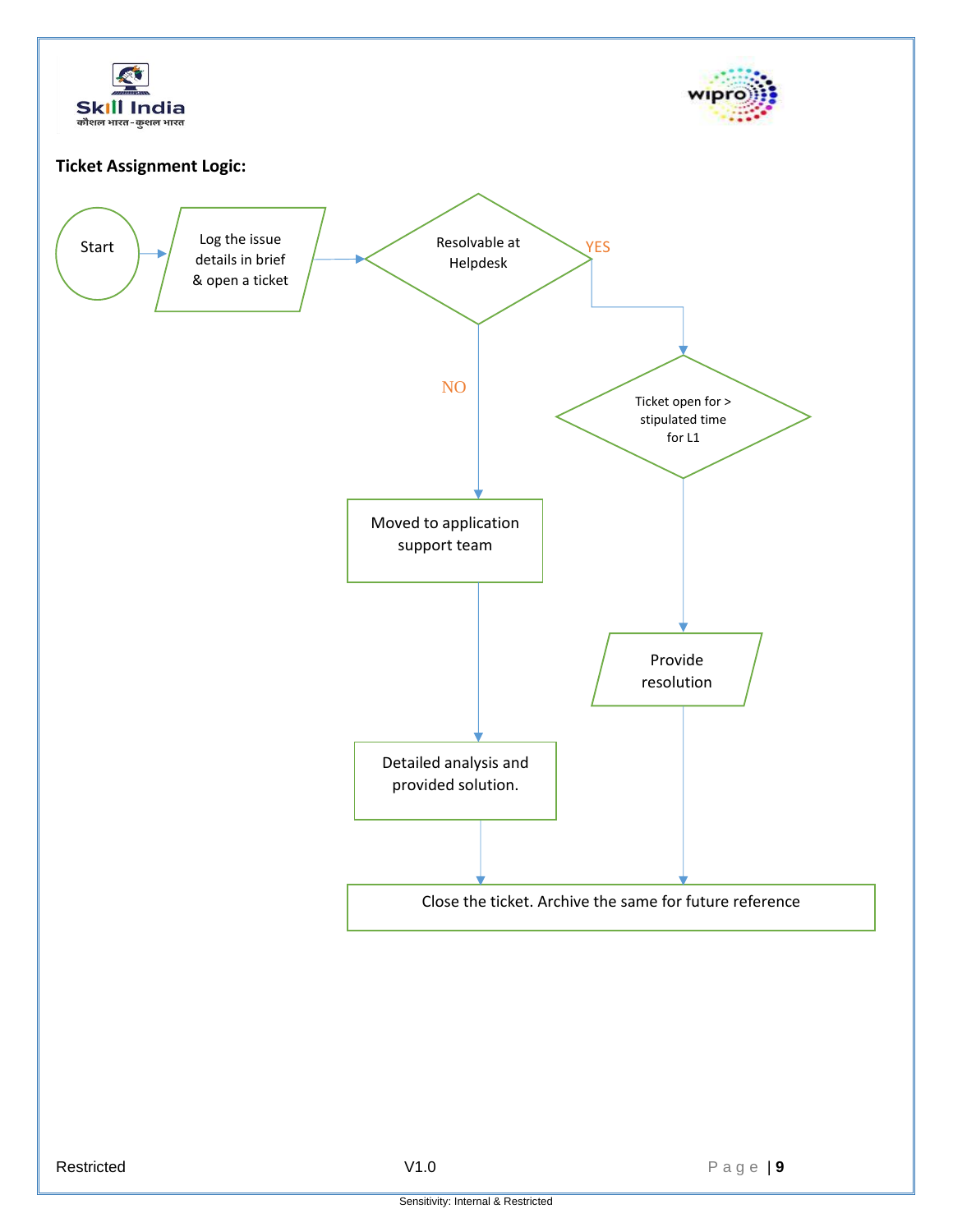



#### **Kindly follow below standard messaging while updating Ticket for better user Experience.**

#### 1. **Message to end-user Post changing status (Pending for Deployment):**

*"Dear Sir/Madam, Thanks for your support and cooperation, we would like to inform that issue have been identified by our technical team and it will be resolved by Date <Next Morning of Deployment Date>."*

**Note:** Please confirm deployment date and ensure that your ticket changes is going in the deployment, after that only mentioned Deployment Date.

2. **At the time of closing ticket after 3rd reminder**, status "Pending for user inputs", we can put below standard Message.

*"Dear sir/Mandam, Thanks for contacting DGT Support. Since we have not received any input from your end after 3rd reminder, we are closing the Ticket as per the Process. Request you to raise a new ticket with required information for better solution."*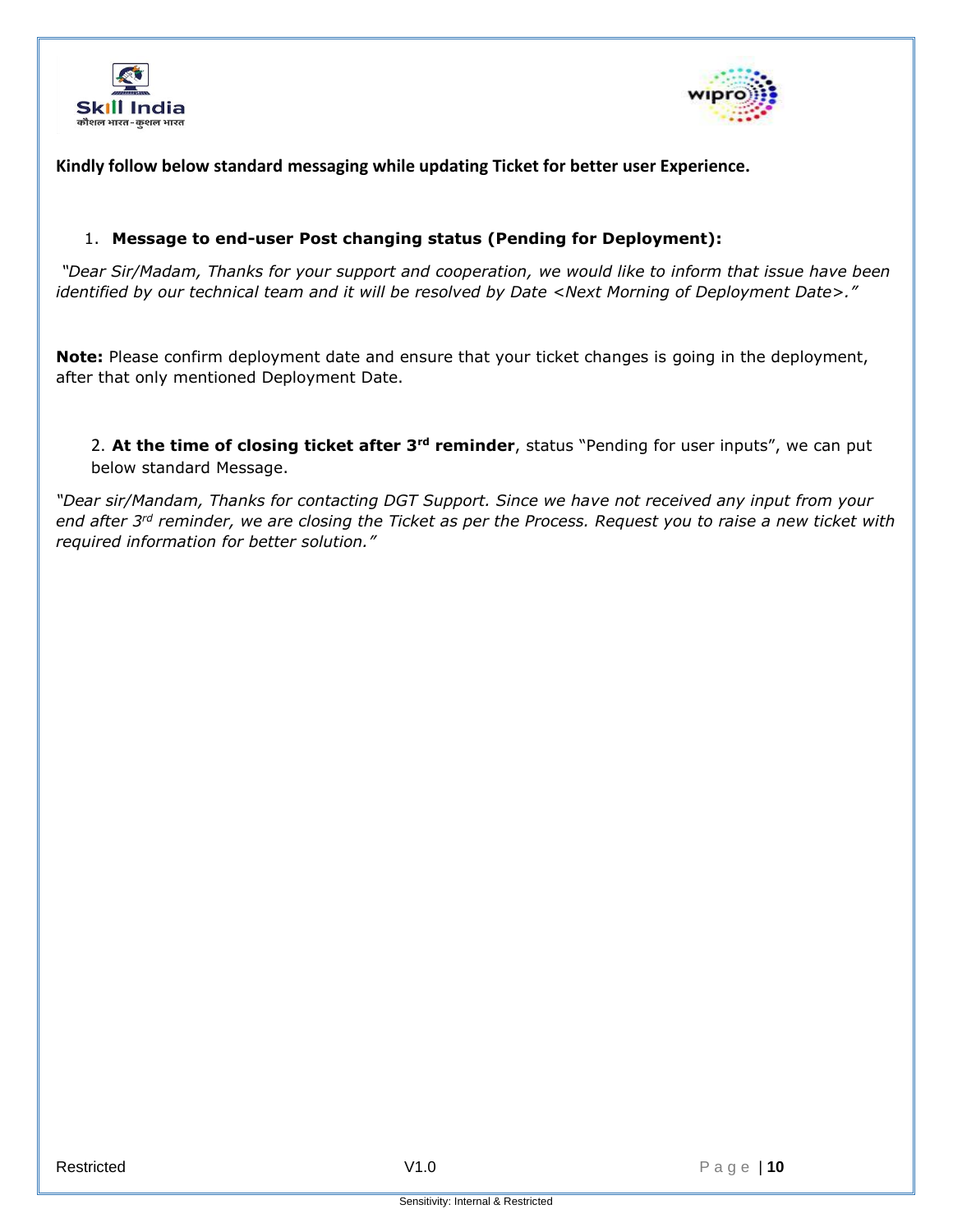



# **FAQs**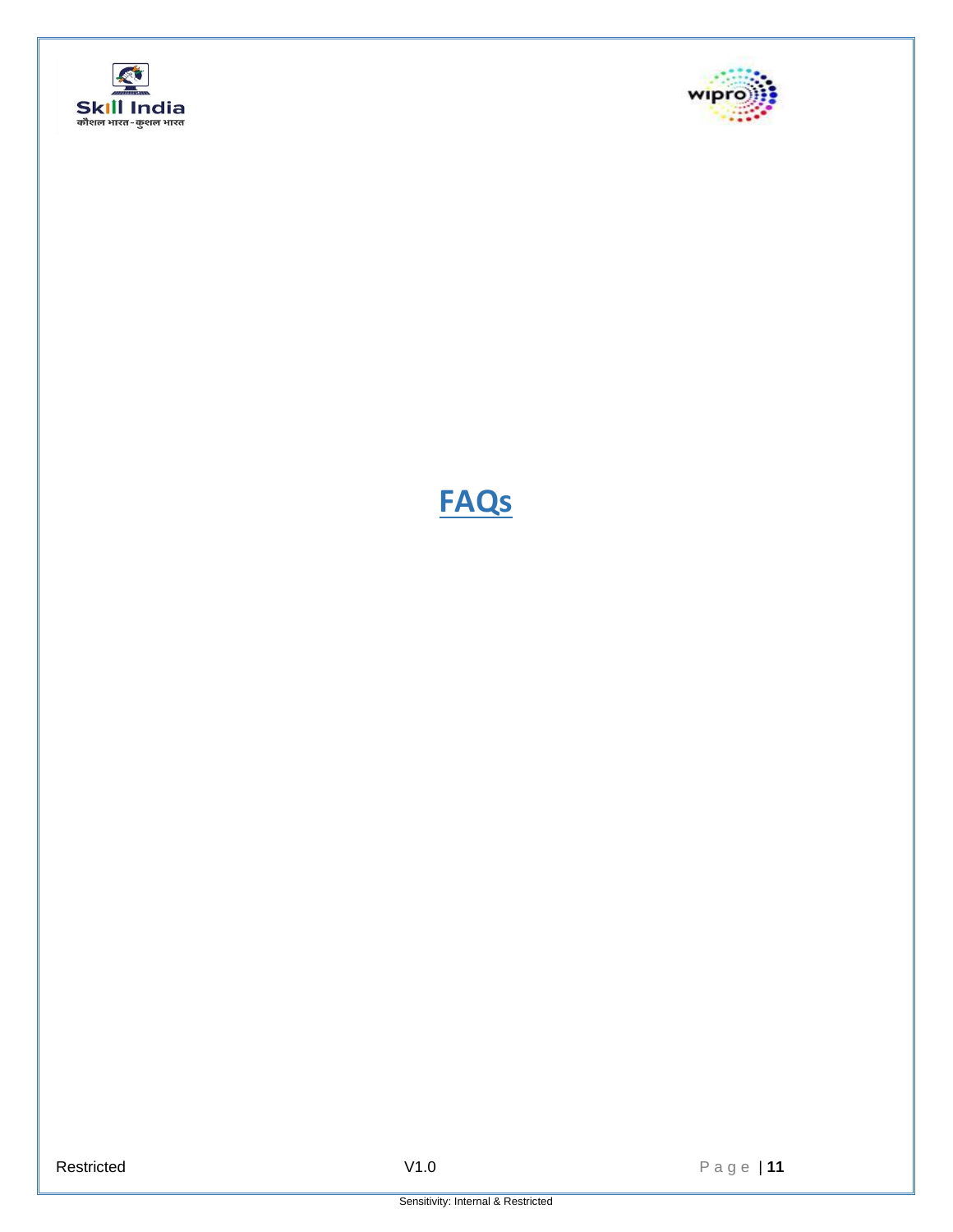



# **DGT User FAQs**

## 1. **Issue with Apprenticeshipindia.org:**  Portal has been changed and we do not support Apprenticeshipindia.org. Kindly contact to this portal's helpline number.

2. Now, mobile number update utility is available for mobile number correction for students on below path of Establishment login.

**Apprenticeship** → **Apprentice** → **profile** → **edit contact number**

3. **How to delete apprentice data and ITI data?** We do not have any access for deletion / modification of data. Kindly contact to DGT cell for restoration or creation of the same. You can find helpline number or mail ID from website: **dgt.gov.in** → **about us** → **Who's who**

# 4. **Edit Establishment profile:**

Kindly edit your establishment profile by login to MIS Portal. You can edit your bank details etc. in establishment profile.

5. **Where I have to check the Apprentice AITT Result related issue?**

We do not have any Apprentice AITT Result information. Kindly contact to DGT cell for restoration or creation of the same. You can find helpline number or mail ID from website: **dgt.gov.in** → **about us** → **Who's who**

- 6. **How to download Apprentice certificate and mark sheet?** You can download mark sheet and certificate from **apprenticeship.gov.in** → **Apprentice** → **Trainee profile**
- 7. **How to register in the apprentice portal without pass out from ITI?**  You can register for the apprentice with candidate type select "result awaited".
- 8. **How many candidates are eligible for apprenticeship in particular establishment?** Establishment can recruit 10% of its whole employees for apprenticeship.
- 9. **Establishment user logging to NCVT portal:** If you will login to **ncvtmis.gov.in** website, it will show locked. Please login right website i.e., **apprenticeship.gov.in.**
- 10. **How to terminate the contract?**  Kindly contact to respective establishment.
- 11. **ITI trade is showing inactive in the portal. How to rectify?**

We do not have any access for restoration of deleted login ID or creation of the same. Kindly contact to DGT cell for restoration or creation of the same. You can find helpline number or mail ID from website: **dgt.gov.in** → **about us** → **Who's who**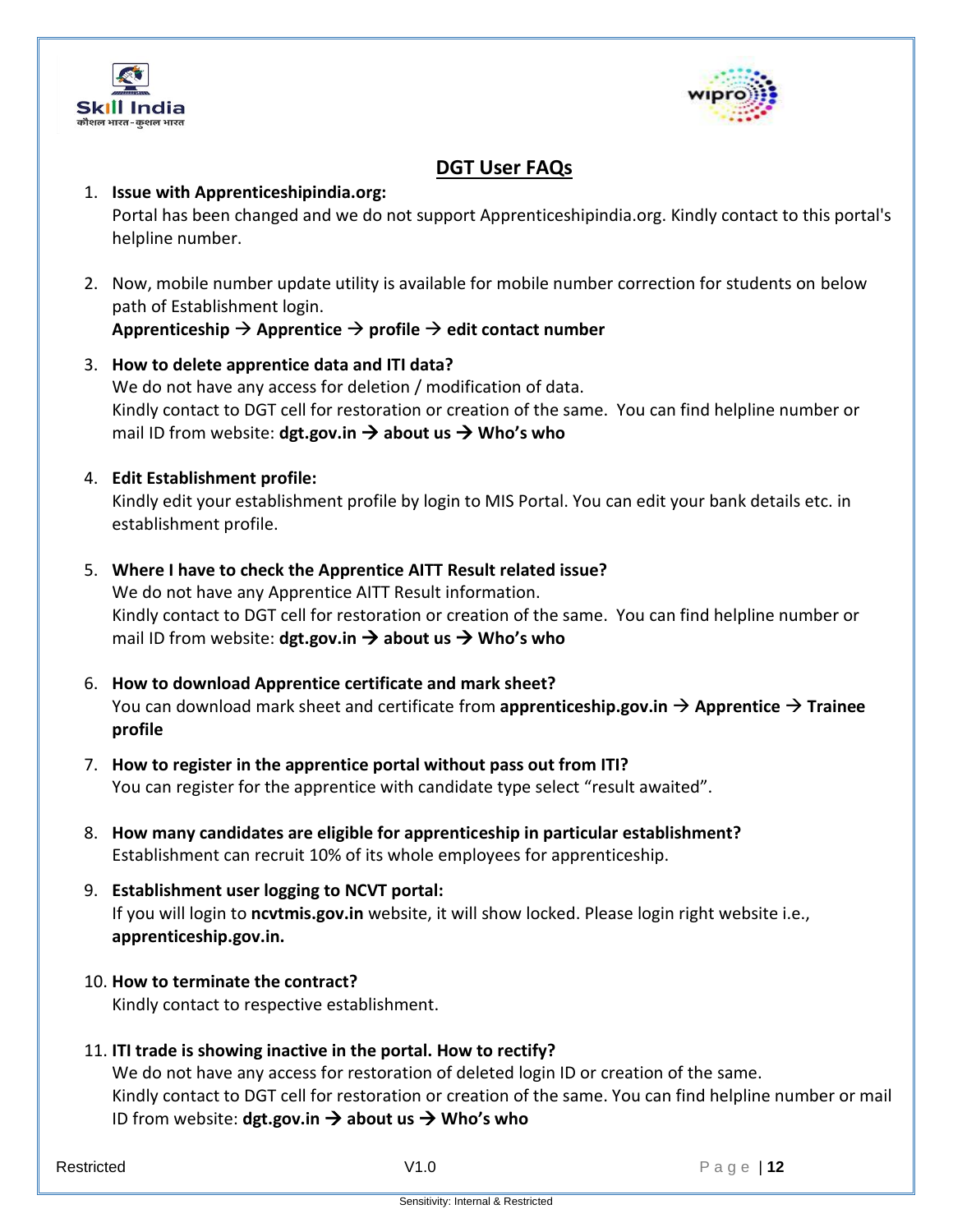



# 12. **User want to affiliation of trade, what is the process of trade affiliation?**

We do not have any access for activation / affiliation of ITI trade. Kindly contact to DGT cell for restoration or creation of the same. You can find helpline number or mail ID from website: **dgt.gov.in** → **about us** → **Who's who**

## 13. **How to upload ITI trainee data on NCVT portal?**

Please be informed that once data uploading link will be enabled, user would be able to upload data on NCVT portal.

## 14. **Data uploading link is not showing in the portal.**

Data upload schedule is closed. DGT will share new schedule for data uploading. Then, you can complete your pending uploading/error correction task.

**or**

You can download template and upload data through creator login:

## **Menu** → **SPIU** → **Academic** → **Upload admitted trainee**

# 15. **During data upload, error "institute not affiliated with selected trade" is shown. What is the resolution?**

Kindly see your affiliation / De-affiliation details from ncvtmis.gov.in  $\rightarrow$  ITI  $\rightarrow$  ITI Search

• If your trade is affiliated, then select your trade from drop down list only.

• If your trade is not affiliated, then contact to DGT for affiliation and after that upload the Trainee data.

#### 16. **How to check Trainee data file status?**

Kindly login by **Creator MIS** → **ITI** → **Academic** → **Upload admitted trainee detail** → **View trainee file status**

# 17. **Examination Fees Related issue:**

Please be informed that you cannot submit your examination fee after last date. Kindly contact in DGT regarding the issue.

#### 18. **Hall Ticket Download / Print:**

Kindly contact your respective SPIU for Hall Ticket generation. After generation, there is a process of Hall Ticket preparation which is a back-end activity which occurs every night. After this activity, you can download/print your Hall Ticket.

You can download Hall ticket by **login MIS** → **central MIS** → **SPIU report** → **useful report**

# 19. **How to download ITI Trainee mark sheet / NCVT certificate?**

You can download all semester mark sheets and certificates from

ncvtmis.gov.in  $\rightarrow$  Trainee  $\rightarrow$  Trainee profile.

Restricted Page | **13**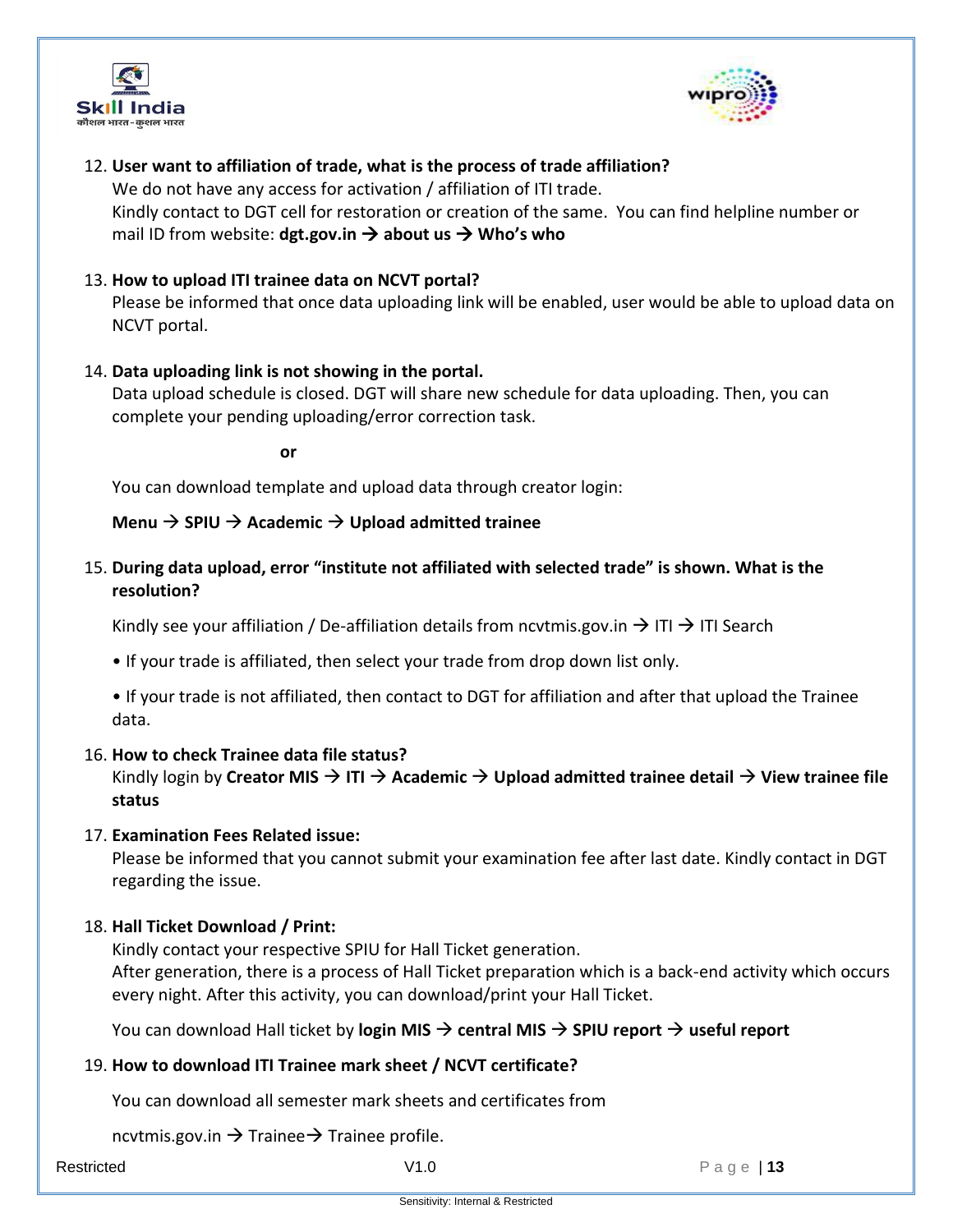



# 20. **How to do correction in ITI certificate and mark sheet?**

We do not have any access for correction in the certificate and marks sheet. Kindly contact to DGT cell for restoration or creation of the same. You can find helpline number or mail ID from website: **dgt.gov.in** → **about us** → **Who's who**

21. **Trainee profile shows "authentication failed error". OR What is the process for Mark sheet /NCVT certificate correction?** 

Kindly contact your respective ITI regarding issue (to check trainee detail).

#### 22. **Result Related:**

We have no information regarding this. Once, result will be declared, it will be updated on portal & you will be informed. You can contact your respective ITI / Establishment for the same. Kindly contact your respective SPIU for all the consolidated exam related issues. Your SPIU will contact NPIU (Examination cell).

## 23. **Grievance Pending:**

Kindly contact to your establishment, they will contact to approving authority regarding this issue.

#### 24. **How does a user can register a Grievance or view his grievance status?**

Login into MIS using NPIU. Navigate to

#### **Menu -> Apprenticeship -> Grievance -> Grievance Details -> Dashboard for NPIU**

Click Submit.

Count of All grievance that are forwarded by Approving authority and Closed Grievance will be displayed.

# 25. **What is the solution for Error Occurred in DGET MIS Portal / Invalid Request / Requested resource not found?**

Kindly check your internet connectivity and try after some time as portal is working fine. However, this issue might have occurred due to heavy load on server. Kindly try during non-peak hours i.e. after 6 PM.

Due to heavy traffic on portal, we suggest you to:

- Avoid uploading the data during peak hours.
- Upload the data in smaller groups.

We regret the inconvenience caused. Currently there is some problem on the system. Our team is trying to fix it a soon as possible.

26. **What I have to do, if contract is pending from RDAT or AAA?** 

Kindly contact your RDAT/AAA through establishment.

27. **What is the process to change "UID already exist" or "mail ID already exist" case?** As per schedule: Kindly contact to ITI Cell / AT Cell regarding this issue.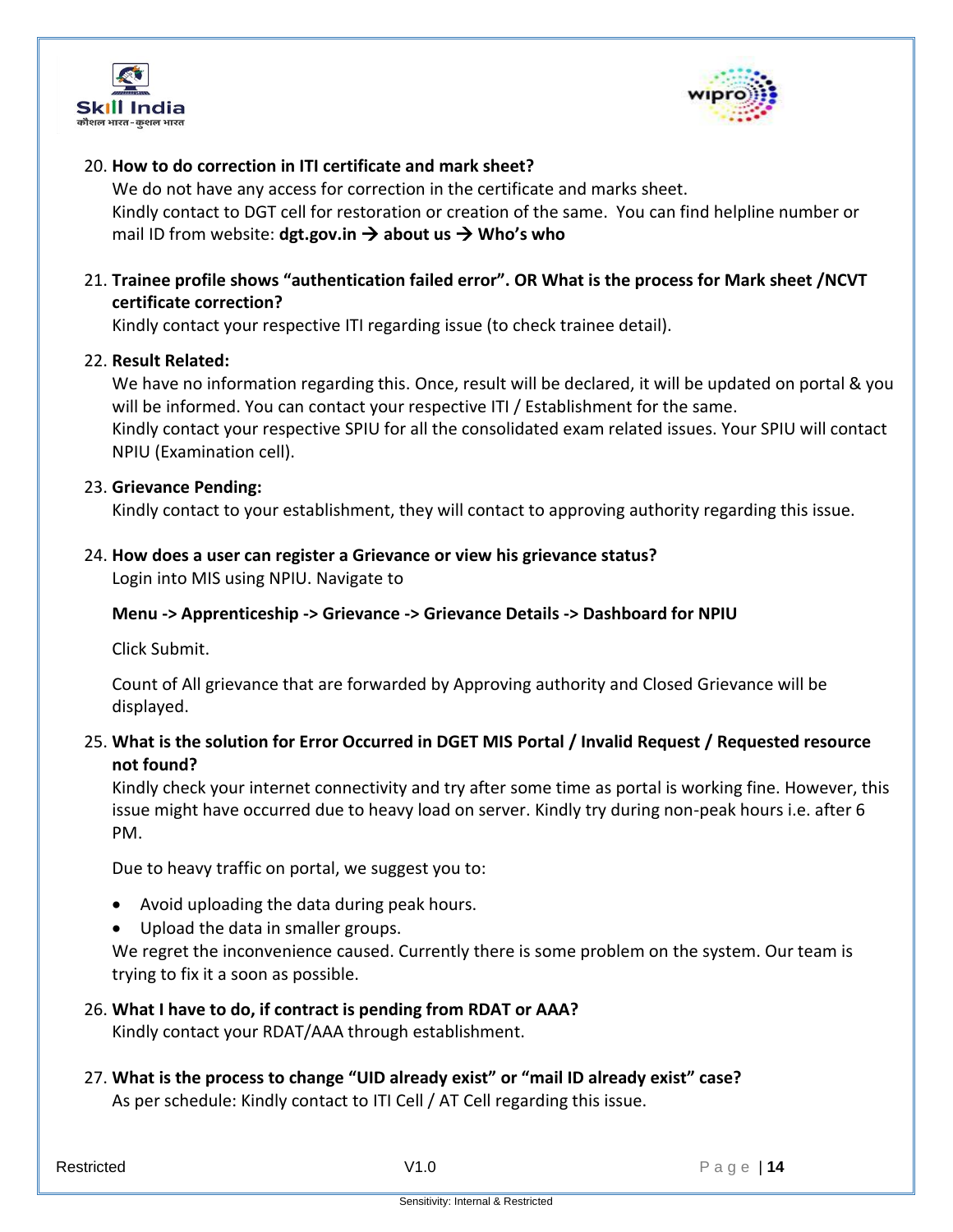



# 28. **Email ID & phone no is incorrect of internal login user on NCVT / Apprentice portal.**

If you are able to login, you can edit details by yourself. If not, you need to take approval from DGT to update details in your MIS login.

## 29. **Login user account locked. How to unlock?**

User can unlock the account self by OTP verification. Kindly follow the process manual of account lockout.

#### 30. **If any person not a registered user for DGT / ITI asks for credentials for any portal**:

Please be informed that login id and password is only for internal users such as ITI or establishment. If you are not among them, then you will not get any kind of login credentials.

#### 31. **When mails are received without complete information:**

Kindly elaborate your problem and fill below details:

| <b>Name</b>          | Candidate / ITI / Establishment                 |
|----------------------|-------------------------------------------------|
| Registration no      | Candidate / ITI / Establishment                 |
| <b>Issue</b>         | Page / link where issue is faced                |
| Details of the issue |                                                 |
| Snapshot             | Please attach the error screenshot of the issue |

#### 32. **Contact no of DGT/ SPIU/AAA:**

You can find mail id and helpline number of DGT from below mentioned path**:** 

# **dgt.gov.in** → **about us** → **who's who**

#### 33. **Student Support:**

This helpline is not for student's support. So, kindly contact to your respective establishment / ITI for your query.

#### 34. **What is the contact of DGT?**

Kindly contact to DGT cell for restoration or creation of the same. You can find helpline number or mail ID from website: **dgt.gov.in** → **about us** → **Who's who**

#### 35. **Ticket Logging:**

Kindly log the ticket on HPSM portal for resolution.<https://help.ncvtmis.gov.in/sm/ess.do/> **HPSM login ID:** First time login without password.

User can unlock and reset the password with OTP option. Manual already shared to all user.